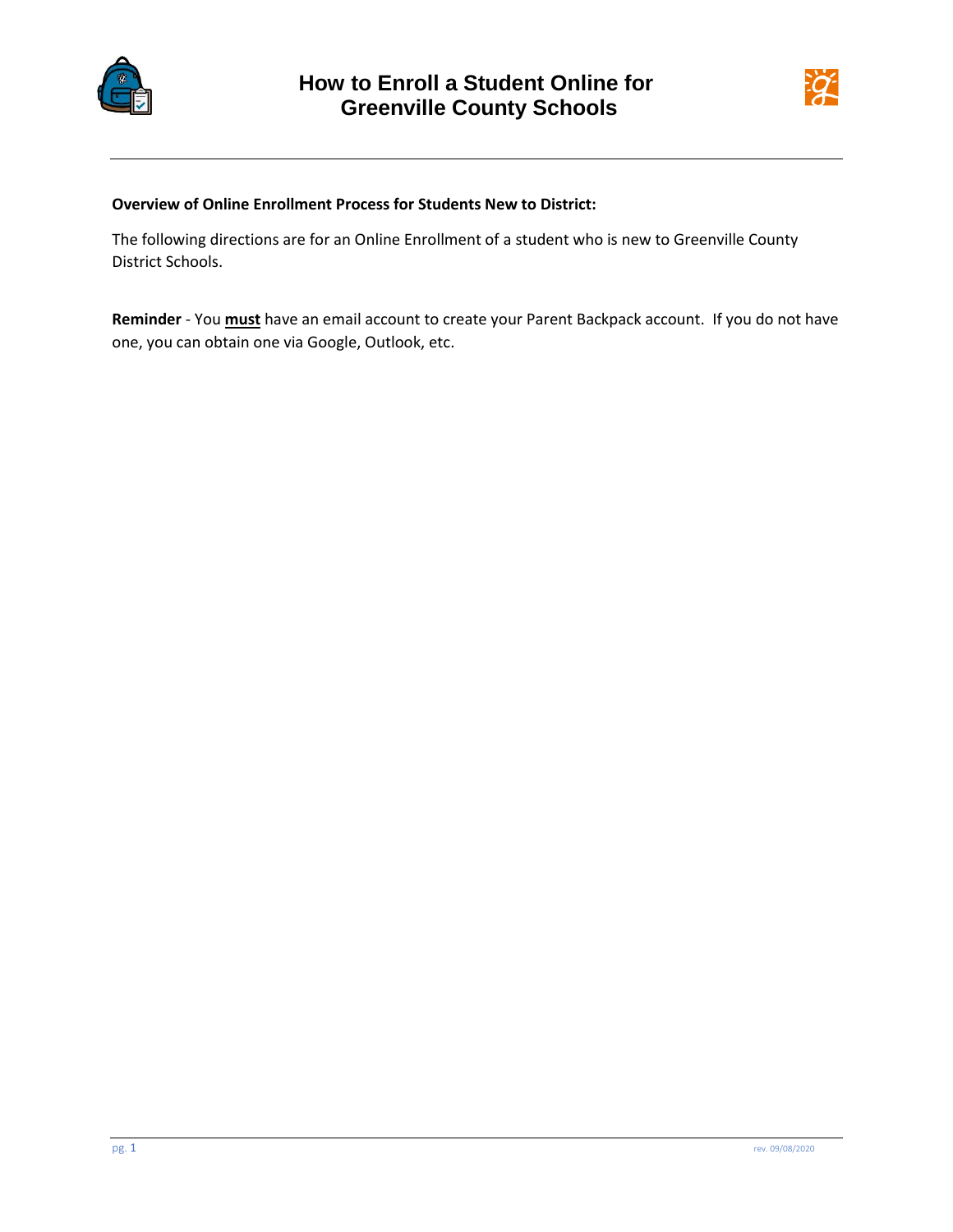



## **Creating Parent Backpack Account**

Go to the District Parent website o[f https://parents.gcsbackpack.com/signin.aspx](https://parents.gcsbackpack.com/signin.aspx)

On the Parent Backpack screen, please click on the "I'm a Parent" button, in the green box.

| $\boldsymbol{q}$<br><b>Greenville County Schools</b><br><b>Backpack for Parents</b><br>Español |                           |                                                  |  |  |  |
|------------------------------------------------------------------------------------------------|---------------------------|--------------------------------------------------|--|--|--|
| Parent Sign In                                                                                 |                           | <b>First Time Here?</b>                          |  |  |  |
| Email/Username                                                                                 | Need help?                | I'm a Student                                    |  |  |  |
| Password                                                                                       | Need help?<br>$\Box$ Show | or<br>I'm a Parent *                             |  |  |  |
|                                                                                                |                           | * Parent/legal guardian or noncustodial guardian |  |  |  |
| Sign In                                                                                        |                           |                                                  |  |  |  |
|                                                                                                |                           |                                                  |  |  |  |
|                                                                                                | Trouble signing in?       | How does this work?                              |  |  |  |

You will need to click on the Sign Up as a Parent button.



This will take you to the Sign Up screen. Here you will type in your email address, create your password, fill in your name and verify that you are the parent of a Student by checking the box and then clicking on the Create My Parent Account button.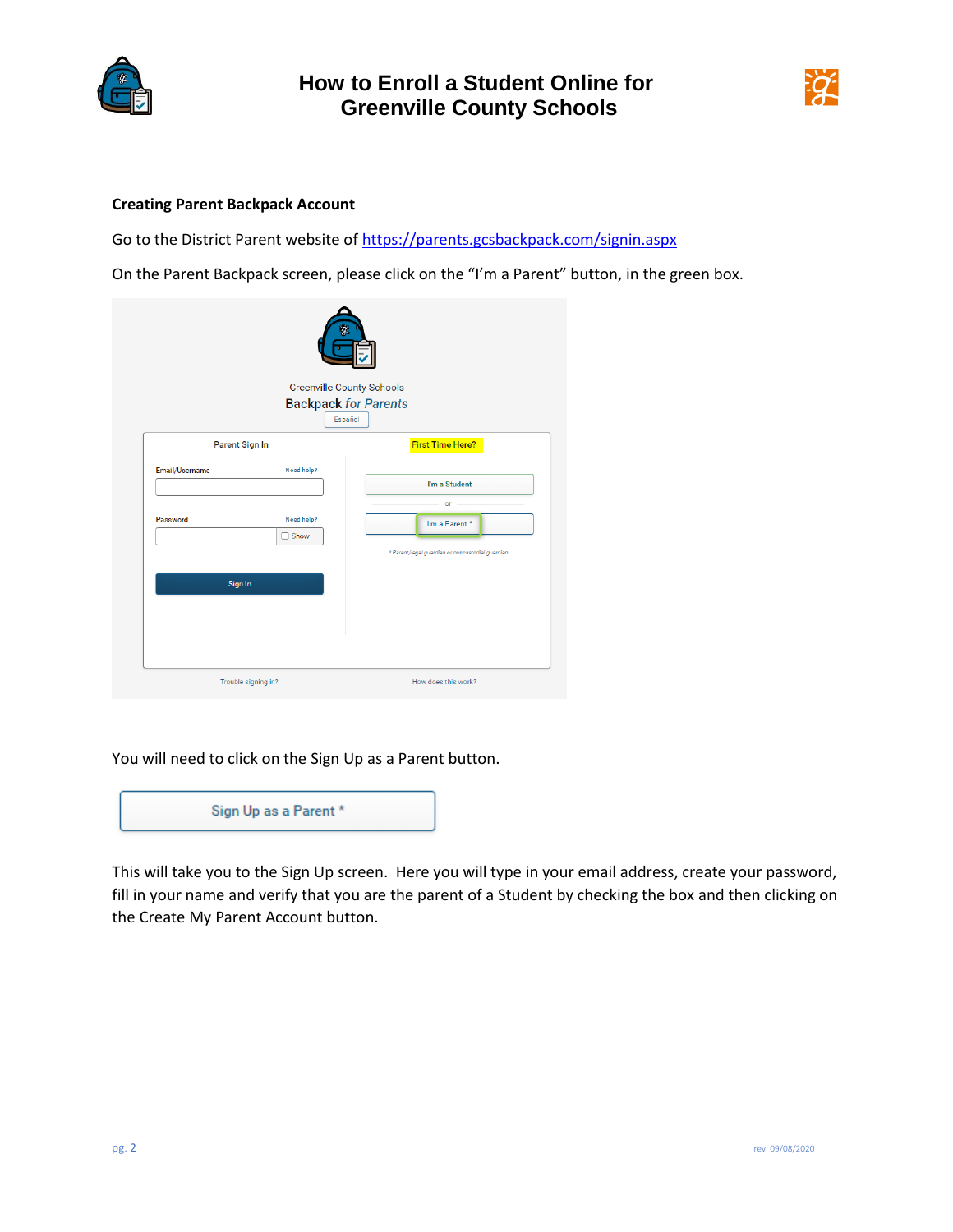



| Sign Up for a Backpack for parents Account |                                                                                                                                                                                                                                                                                                                                                                                            |
|--------------------------------------------|--------------------------------------------------------------------------------------------------------------------------------------------------------------------------------------------------------------------------------------------------------------------------------------------------------------------------------------------------------------------------------------------|
|                                            | Parents of current, or future, Greenville County School students, use the form below to sign up for a parent/guardian<br>account. If you already have a Backpack for parents account, please sign in instead. Charter schools are not supported by                                                                                                                                         |
|                                            |                                                                                                                                                                                                                                                                                                                                                                                            |
|                                            |                                                                                                                                                                                                                                                                                                                                                                                            |
|                                            |                                                                                                                                                                                                                                                                                                                                                                                            |
|                                            |                                                                                                                                                                                                                                                                                                                                                                                            |
|                                            |                                                                                                                                                                                                                                                                                                                                                                                            |
|                                            |                                                                                                                                                                                                                                                                                                                                                                                            |
|                                            |                                                                                                                                                                                                                                                                                                                                                                                            |
|                                            |                                                                                                                                                                                                                                                                                                                                                                                            |
| $\Box$ Show                                |                                                                                                                                                                                                                                                                                                                                                                                            |
|                                            |                                                                                                                                                                                                                                                                                                                                                                                            |
|                                            |                                                                                                                                                                                                                                                                                                                                                                                            |
|                                            | Note: Be sure to enter your name as you want it to appear in your student's information on file. Take care to properly                                                                                                                                                                                                                                                                     |
|                                            | <b>Middle Name</b>                                                                                                                                                                                                                                                                                                                                                                         |
|                                            | Middle Name (Optional)                                                                                                                                                                                                                                                                                                                                                                     |
|                                            |                                                                                                                                                                                                                                                                                                                                                                                            |
|                                            |                                                                                                                                                                                                                                                                                                                                                                                            |
|                                            | Enter your primary email address for your Backpack for parents sign in.<br><b>Parent/Contact Information</b><br><b>Last Name</b><br><b>Last Name</b><br>You will be required to click on the link in the verification email being sent to you after clicking "create my Backpack for parents<br>account" below. You will not be able to sign in until you've confirmed your email address. |

An email will be sent to you. It is a verification email to make sure that you have access to the email account that you just used to create your Parent Backpack Account.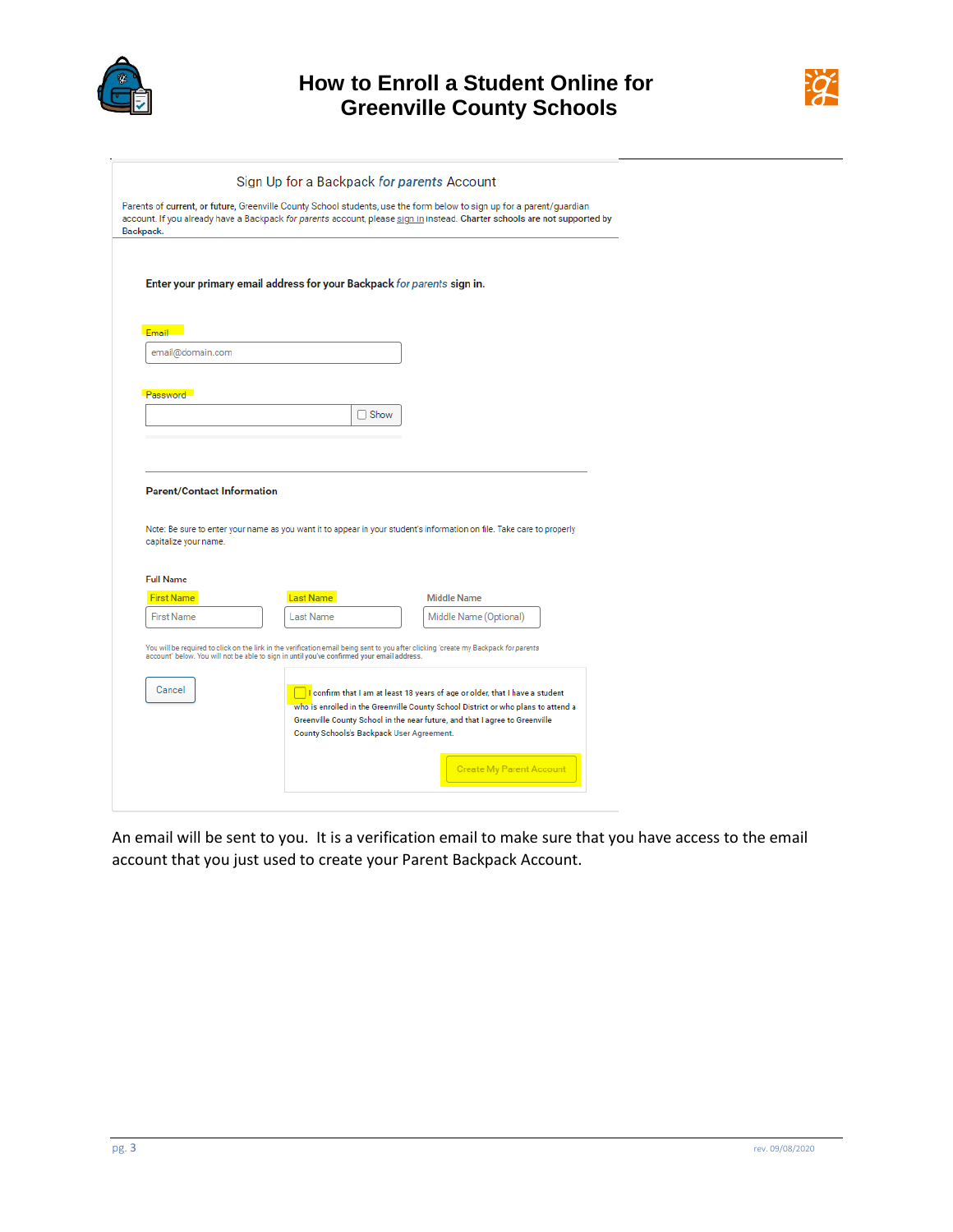



This is what the email that you receive will look like. Your information will appear in the blurred areas. Please click on the blue Activate link.



 $Hi$   $l$ 

Thanks for signing up for backpack for parents. Get started by activating your account using the one-time link below:

## ACTIVATE YOUR PARENT BACKPACK ACCOUNT

Backpack provides parents and guardians of students a way to view their students' information, manage contact and address information, help apply their student(s) to Special Focus schools and programs (Fine Arts Center, Career Centers, etc.) and more. To learn more, visit parents.gcsbackpack.com.

Be sure to hold onto this email as a reference to the information you provided at sign up in case you ever forget your email used at sign up.

Sign Up Email: Name:

If you did not create this account, please let us know at backpack@greenville.k12.sc.us.

If, for some reason, the button link above does not show correctly, use the following link instead: https://parents-qc.qcsbackpack.com/activate.aspx? c=64000VnlaNtDmcqmdYqxnUcQHPz6uyKxBjbUllQMtx3Hek3G77mzDjdy0mp4dFy7wlkCXm3UtqCinAlbNlnuSY3QHDqwlwH4VpKqwlchiR3XKG36IGZcYhsuOYb0ZqkrqsSaTVFie7PHC6GVfQm9q6SMYJNalFTaV6HWj4VCZBPe4

If you do not see this email in your inbox, please check your Junk folder. Please activate your Parent Backpack account as soon as possible.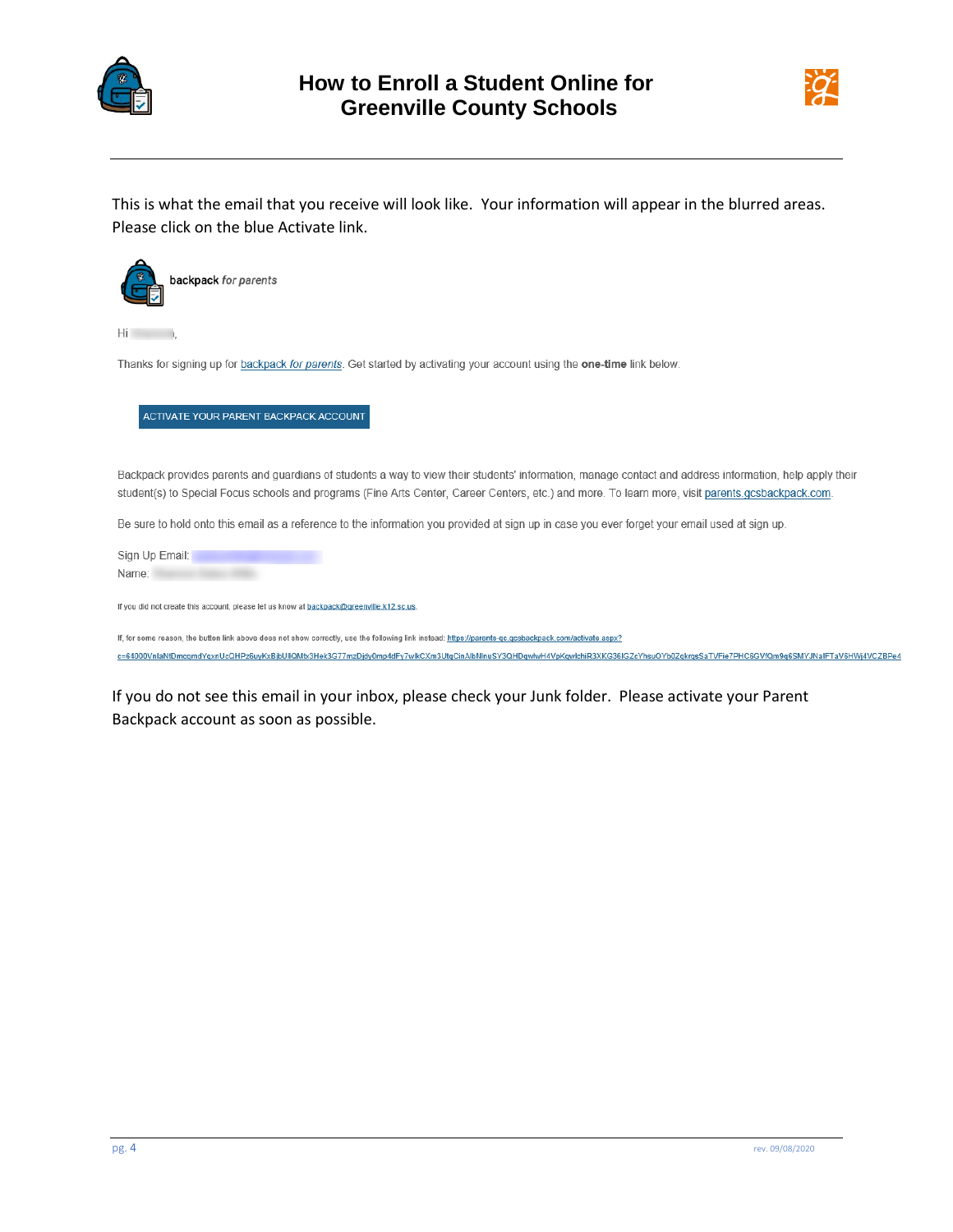



## **Create Online Enrollment**

Sign in to Backpack *for Parents* usin[g https://parents.gcsbackpack.com](https://parents.gcsbackpack.com/)

You will see this screen to enroll a new Student in Greenville County District Schools. Click on the middle green button that says, "Enroll a Student."



Or you can click on the Enrollment icon on the Left-hand Navigational Bar.

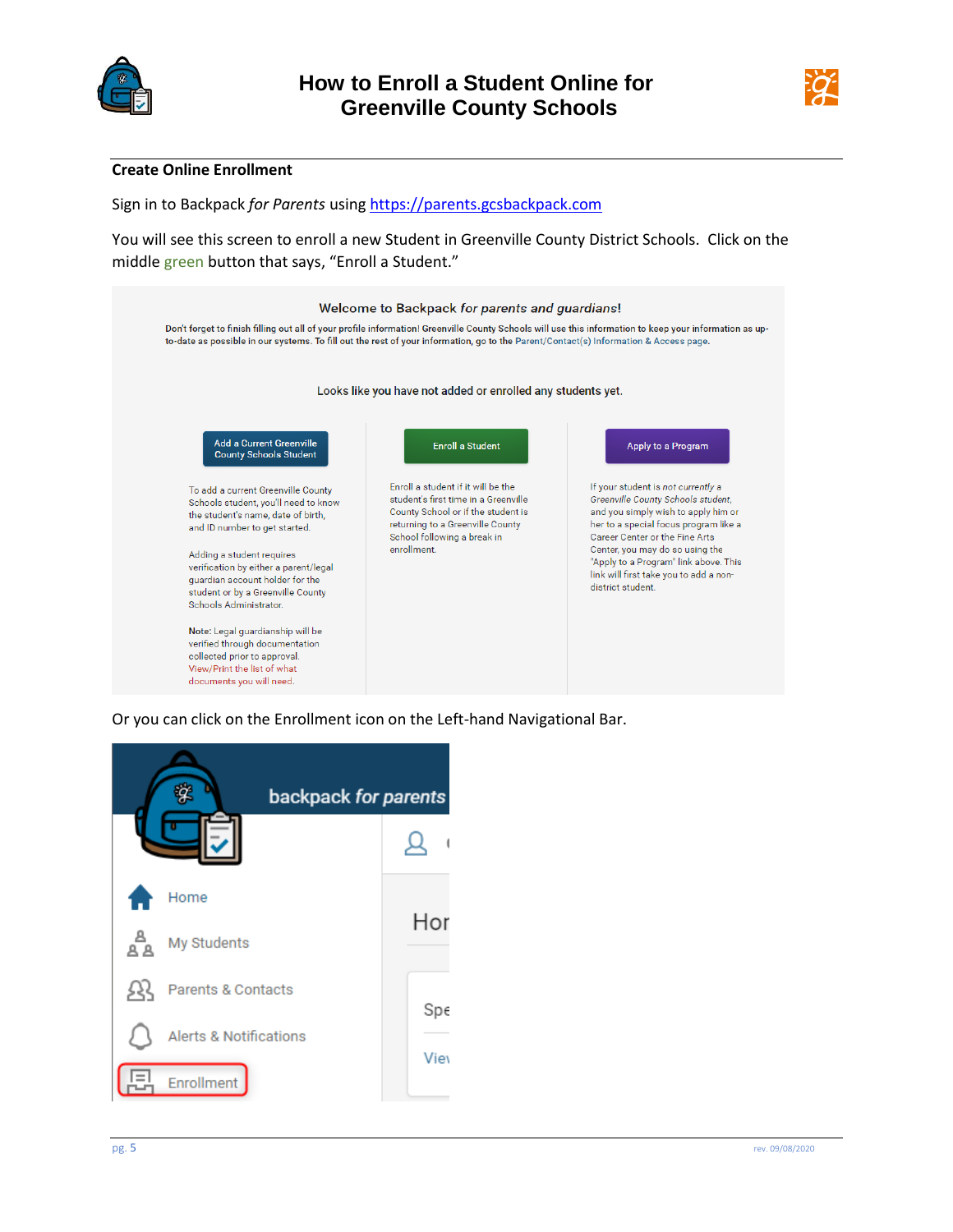



This action will take you to the Enrollment Introduction screen. It will show the sections you will be filling in to create your Student's Enrollment and what Documents are required to complete the Enrollment Process.

In the middle of the screen are warnings that it is best to Enroll using a computer instead of a mobile phone, and about Enrollment for K3 or K4 Students. Then you will click the checkbox stating that you are named on legal documents, either Birth Certificate or Custody Documents, as Parent or Guardian of this Student.

| Enrollment Introduction                                                                                                                                                                                                                                                                                                         |                                                                                                                                                                                                                 |                                                                                                                                                                                                                                                                                                                                                                                                                                                                                                                                                                                                                                                                                                                                                                                                                                                                               |  |  |  |
|---------------------------------------------------------------------------------------------------------------------------------------------------------------------------------------------------------------------------------------------------------------------------------------------------------------------------------|-----------------------------------------------------------------------------------------------------------------------------------------------------------------------------------------------------------------|-------------------------------------------------------------------------------------------------------------------------------------------------------------------------------------------------------------------------------------------------------------------------------------------------------------------------------------------------------------------------------------------------------------------------------------------------------------------------------------------------------------------------------------------------------------------------------------------------------------------------------------------------------------------------------------------------------------------------------------------------------------------------------------------------------------------------------------------------------------------------------|--|--|--|
| <b>Ready to get started?</b>                                                                                                                                                                                                                                                                                                    |                                                                                                                                                                                                                 | To begin with enrolling a student, please be sure to read the below information. You will need to confirm the below statement and then click "Begin Enrollment" to start the process.                                                                                                                                                                                                                                                                                                                                                                                                                                                                                                                                                                                                                                                                                         |  |  |  |
|                                                                                                                                                                                                                                                                                                                                 | The on-line enrollment process is divided into the following sections:                                                                                                                                          | Enrollment Guidelines, Documents, and Verification:                                                                                                                                                                                                                                                                                                                                                                                                                                                                                                                                                                                                                                                                                                                                                                                                                           |  |  |  |
| • Academic Year<br>· Student Information<br>• Contacts<br>• Designations<br>· Emergency & Health<br>· School & Academics<br>• Transportation<br>· Additional Info<br>· Documents & Forms<br>· Review & Submit<br>P<br>phone or tablet device.                                                                                   |                                                                                                                                                                                                                 | You will be required to verify the following through proper documentation. To finalize enrollment you will also have to visit the<br>school of enrollment in person. Click here to print/download the requirements<br>· Parent/Legal Guardian photo ID<br>• 2 current "Proof of Residency" documents<br>• Birth Certificate issued by a state or country (or Court-ordered guardianship document (if applicable))<br>• Completed Immunization Certificate or Religious Exemption Certificate<br>. Withdrawal or transfer form from your previous school, along with most recent report card or transcript, including<br>attendance, and discipline.<br>· If applicable: IEP or 504 Plan, if student receives any special accommodations<br>For the best and most efficient experience, please proceed to enrollment on a desktop computer, rather than attempting on a mobile |  |  |  |
|                                                                                                                                                                                                                                                                                                                                 |                                                                                                                                                                                                                 | Note: If your student is already enrolled in a Greenville County school, you do not need to re-enroll him/her each year.                                                                                                                                                                                                                                                                                                                                                                                                                                                                                                                                                                                                                                                                                                                                                      |  |  |  |
|                                                                                                                                                                                                                                                                                                                                 | Note: At this time online enrollment is only available for students going into grades K5 through 12th. For K3 or K4 enrollment, please visit<br>https://www.greenville.k12.sc.us/Parents/main.asp?titleid=kreg. |                                                                                                                                                                                                                                                                                                                                                                                                                                                                                                                                                                                                                                                                                                                                                                                                                                                                               |  |  |  |
| I attest that I am a parent or legal guardian and have legal authority to make educational decisions for the student I am about to enroll. My name is<br>listed on my student's birth certificate and/or I have a court-issued custody document declaring my legal guardian status for this student.<br><b>Begin Enrollment</b> |                                                                                                                                                                                                                 |                                                                                                                                                                                                                                                                                                                                                                                                                                                                                                                                                                                                                                                                                                                                                                                                                                                                               |  |  |  |

The **Academic Year** screen has the year in which you are enrolling the Student.

Academic Year

For what year are you enrolling your student? \*

 $\bigcirc$  2020 - 2021 Academic Year (Current)

 $\bigcirc$  2021 - 2022 Academic Year (Next)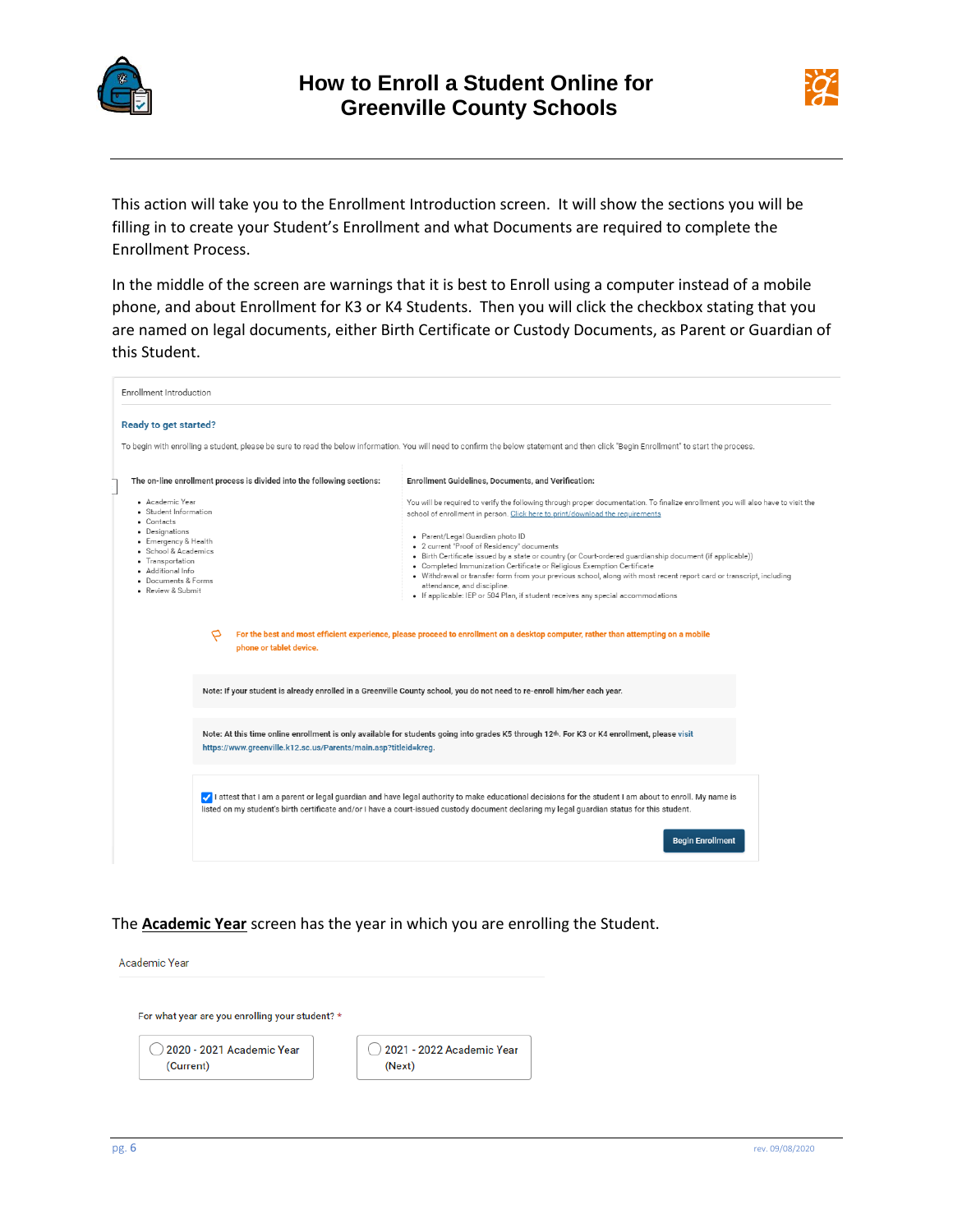



 $Next$ 

Next is the **Student Information** screen. This screen contains Student Name, Parent Relationship, Preferred Name, Home Phone, Home Address, Mailing Address, Date of Birth, Place of Birth, Gender, Federal Race, and Ethnicity.

Please note that required fields, First Name, Last Name, Date of Birth, Gender and Race/Ethnicity are marked with a red \*

Once you have filled in all of the information, click on the blue Next button.

If all of the fields are filled in, then you will see the next screen. If you have missed some areas, you will see this message.

| Are the student's parents migrant workers?<br>Yes                                                                                                                                                                                                                                                                                           |            |        |
|---------------------------------------------------------------------------------------------------------------------------------------------------------------------------------------------------------------------------------------------------------------------------------------------------------------------------------------------|------------|--------|
| Looks like you are leaving some fields blank. You can continue the enrollment process without filling this information out by<br>⚠<br>checking the acknowledgment below, but it may delay your student's enrollment.<br>Continue enrollment but I understand my student's enrollment may be delayed due to not filling out all information. |            |        |
| $\epsilon$ Back                                                                                                                                                                                                                                                                                                                             | Save Draft | Next > |

If you are uncertain about the information and leave it blank, you can proceed to the next screen by checking the box and clicking on the "Next" button. The checkbox confirms that you are aware that you are leaving fields blank, which may delay the Enrollment Process.

| Looks like you are leaving some fields blank. You can continue the enrollment process without filling this information out by<br>checking the acknowledgment below, but it may delay your student's enrollment.<br>Or Continue enrollment but I understand my student's enrollment may be delayed due to not filling out all information. |            |        |
|-------------------------------------------------------------------------------------------------------------------------------------------------------------------------------------------------------------------------------------------------------------------------------------------------------------------------------------------|------------|--------|
| c Back                                                                                                                                                                                                                                                                                                                                    | Save Draft | Next > |

Please be aware that if you scroll back up the screen, the blank field will be color-coded to match the warning message.

Please be aware that you will use the Next button to move to the next screen.